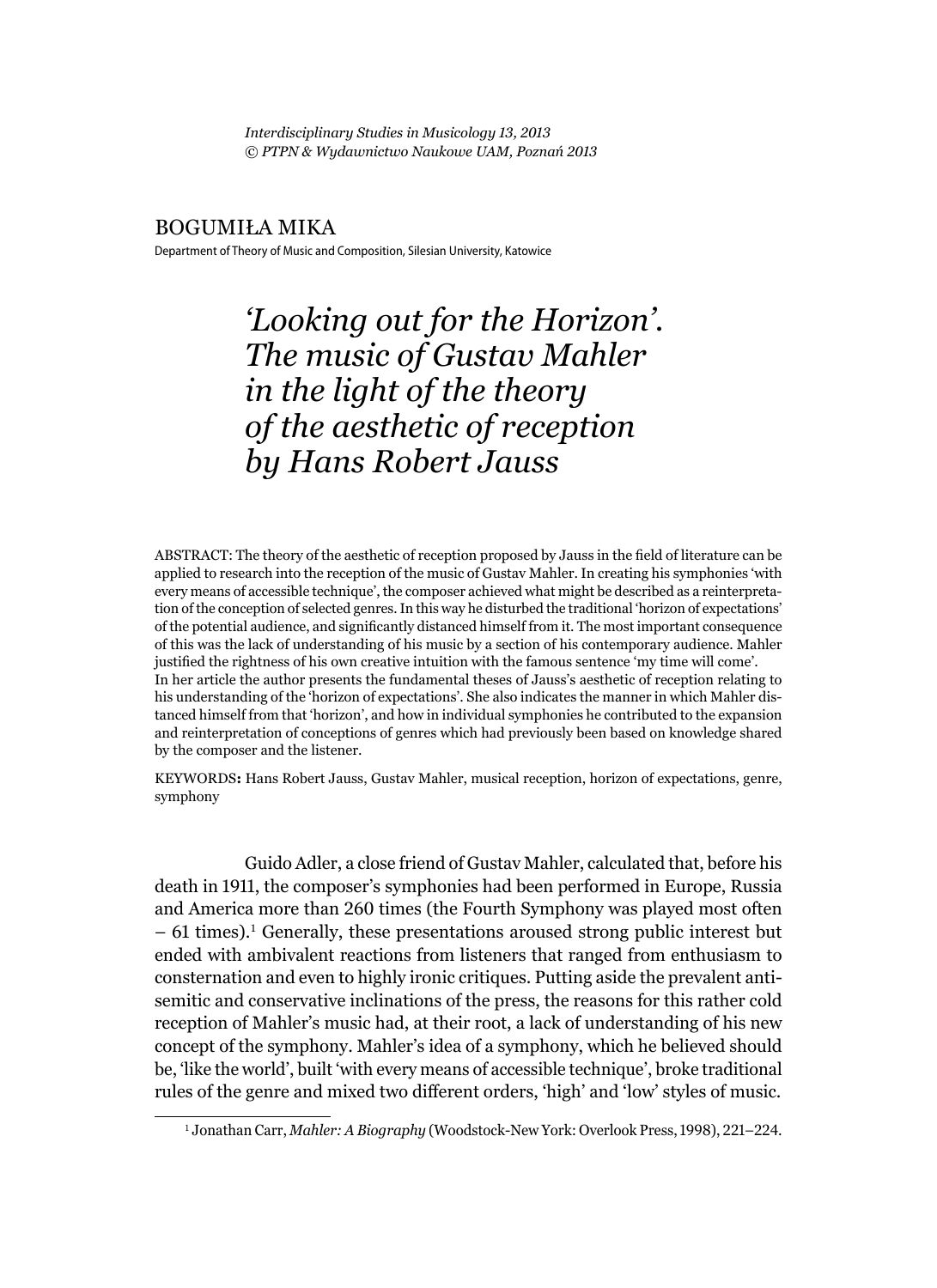To understand why Mahler's symphonies were fated to meet with a lack of comprehension it is helpful to use Hans Robert Jauss's theory of 'the aesthetics of reception', a theory often used in literature. It is through this prism that I will address the thesis of this paper.

## 1. The main theses of Jauss's theory

The German philosopher Hans Robert Jauss (1921–1997) first presented his theory of the aesthetics of reception in 1967 in Constance, in a speech he gave at the opening of the newly-founded university. The theory, later called 'Jauss's theory of aesthetics of reception', was formulated while discussing the importance of the historical background of a literary text. It announced a radical reform in German literary studies.<sup>2</sup> As time went on, other areas of cultural studies profited by the use of this theory.

The new, fundamental contribution of Jauss's theory to the study of the assimilation of artistic content is in assessing the role of the reader of a literary text. As he admitted many years later, Jauss saw the role of the reader as more multi-dimensional than the role of the writer.<sup>3</sup> As a consequence, Jauss promoted perspective reading, open to the world of the reader,<sup>4</sup> and he proposed a breaking away from the concept of a positivistic paradigm with its tendency to explain literary works as a purely causal sequence, and the assumption that what follows is not known.<sup>5</sup> In this new arrangement, the reader is not only 'an element of passive dependence', but also an active factor that will determine, to some extent, the content and evaluation of a literary utterance.<sup>6</sup>

Jauss proposed the notion of a 'horizon of expectations', referring to the same concept introduced in the field of sociology of knowledge by the Hungarian-born German sociologist Karl Mannheim7 (1893–1947) in his work *Man and Society* in 1940. The 'horizon of expectations' introduced by Jauss refers to the literary experience of the reader. This experience establishes a convergence or divergence between the pre-knowledge about a given work and the earlier experiences associated with it, and the current [later] experience.

In Jauss's words:

<sup>2</sup> See Kazimierz Bartoszyński, *Posłowie* [Afterwords], in: Hans Robert Jauss, *Historia literatury jako prowokacja* [History of Literature as a Provocation], transl. Małgorzata Łukasiewicz (Warszawa: Instytut Badań Literackich, 1999), 218.

<sup>3</sup> Ibid, 223.

<sup>4</sup> Ibid, 223.

<sup>5</sup> Ibid, 220.

<sup>6</sup> Ibid, 224.

<sup>7</sup> See Karl Mannheim, *Man and Society in Age of Reconstruction: Studies in Modern Social Structure*, (London: Kegan Paul, Trench, Trubner&Co., 1940).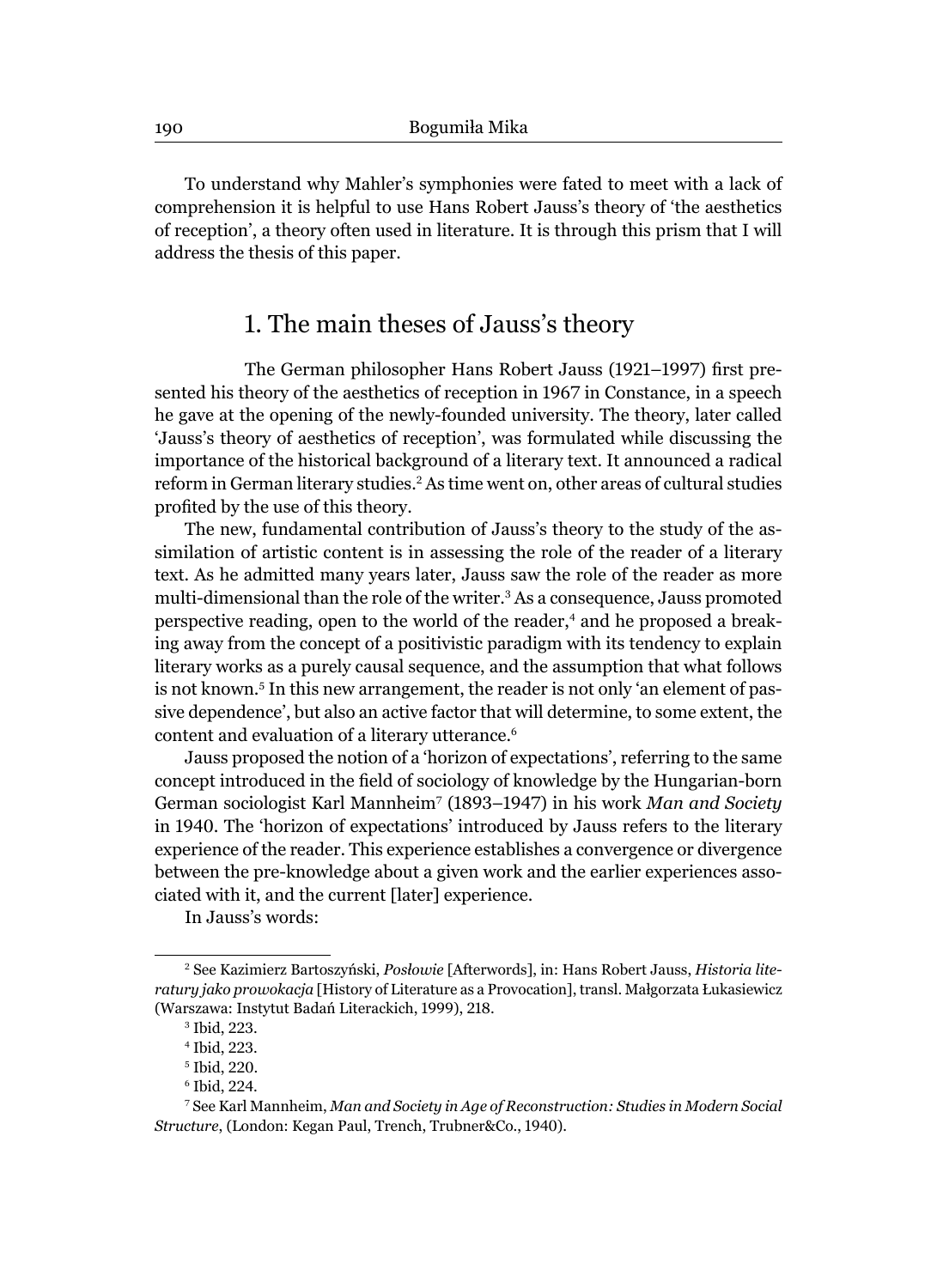A literary work, even if it seems new, does not appear as something absolutely new in an informational vacuum, but predisposes its readers to a very definite type of reception by textual strategies, overt and covert signals, familiar characteristics or implicit allusions. It awakens memories of the familiar, stirs particular emotions in the reader and with its 'beginning' arouses expectations for the 'middle and end', which can then be continued intact, changed, re-oriented or even ironically fulfilled in the course of reading according to certain rules of the genre or type of text.<sup>8</sup>

Thus, 'the new text evokes for the reader (listener) the horizon of expectations and rules familiar from earlier texts, which are then varied, corrected, changed or just reproduced. Variation and correction determine the scope, alteration and reproduction of the borders and structure of the genre'.<sup>9</sup>

The same is true in music. There are indications, pointers and clues, whether about the composer, his life, the genre of the piece, or its title, which prepare the listener for the reception of the work. They prepare him emotionally, recalling past experiences (e.g. familiar music), and thus they arouse expectations (according to the 'norms of genre or kinds of text' which have been observed hitherto). Novelty – that which is currently being perceived – can only be experienced on the basis of pre-knowledge; it becomes interpretable in the context of experience. Jauss wrote:

The psychical process in the assimilation of a text on the primary horizon of aesthetic experience is by no means only a random succession of merely subjective impressions, but the carrying out of certain directions in a process of directed perception which can be comprehended from the motivations which constitute it and the signals which set it off and which can be described linguistically.<sup>10</sup>

The new is not only an aesthetic category', $11$  stressed Jauss, adding, 'It cannot be explained completely by the factors of innovation, surprise, surpassing, rearrangement and alienation, to which the formalist theory assigned utmost importance'.12 Jauss also answered the question how to make objective the recipient's 'horizon of expectations'. He proposed to assess three basic factors. For our consideration, concentrating on music perception and on formulating the categories of the 'horizon of expectations' of the listener, two of these seem to be useful.13 These are: 'the familiar standards or the inherent poetics of the genre'<sup>14</sup>

<sup>8</sup> Hans Robert Jauss, *Towards an Aesthetic of Reception*, trans. Timothy Bahti (Minneapolis: University of Minnesota Press, 1982), 23.

<sup>9</sup> Ibid., 23.

<sup>10</sup> Hans Robert Jauss and Elizabeth Benzinger, "Literary History as a Challenge to Literary Theory", *New Literary History* 1 (1970/2), 12.

<sup>11</sup> Ibid., 27.

<sup>12</sup> Ibid., 27.

 $13$  The third is "the contrast between fiction and reality, between the poetic and the practical function of language", ibid., 14.

<sup>14</sup> Ibid., 14.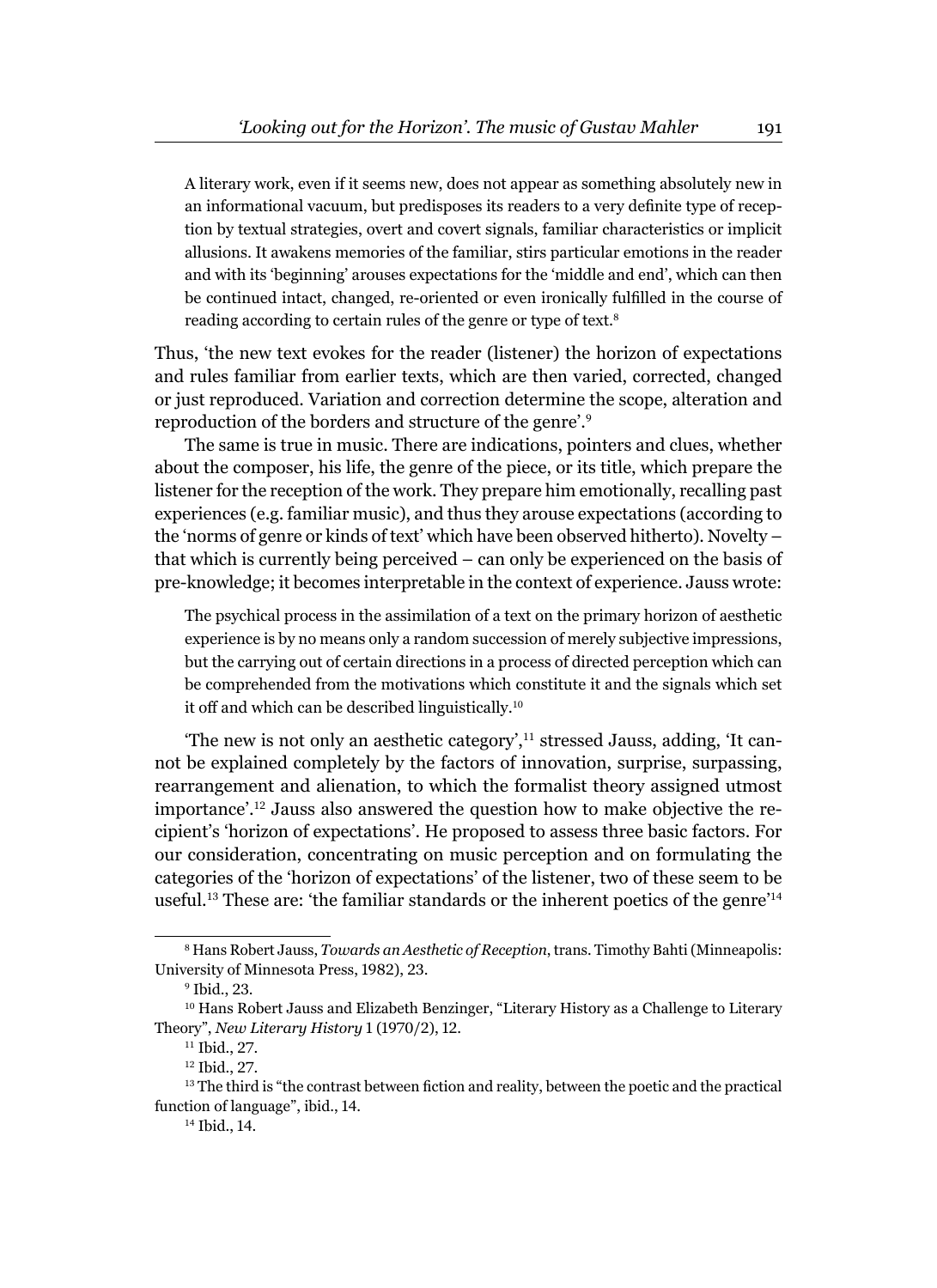and 'the implicit relationships to familiar works of the literary-historical context'<sup>15</sup> [to this, we may add the musical-historical context].

Perspective reading promoted by Jauss means not accepting the already-established 'stereotype of reception' and then simply verifying it if necessary. Instead, he proposes that reception should be a real process conditioned by 'expectations', based on constant correction and modification, thus becoming a 'dialogue with the text', an interpretive reception of the text. Jauss added that the expectations 'may be fulfilled or disappointed, frustrated or subverted by surprise, affirmed or refuted'.<sup>16</sup> Written into the text is a strategy to balance the 'aesthetic of identity' and 'aesthetic of innovation or surprise'. The problem is that the notion of the 'horizon of expectations' has been given a naïvely one-sided interpretation in evaluating works by Jauss himself. He regarded as of higher value those works that go beyond the 'horizon of expectations'. Furthermore, he believed that every audience would choose such works. However, as we know, this is true only in the case of groups of recipients with an innovatory orientation, and does not apply to audiences which are more conservative.

# 2. Mahler's music in the context of the symphonic genre

The above remarks seem to be a convenient starting point for considering Mahler's music. When the composer lived and composed, the symphony belonged to a musical genre in which rules were codified according to specific norms that were sanctioned by convention. It was tantamount to obligatory that the composer follow these conventions.<sup>17</sup>

As Mark Evan Bonds and Stephen Walsh (the authors of the article 'Symphony') state in *The New Grove Dictionary of Music and Musicians*:

Because of the symphony's aesthetic prestige, and because of the sheer technical demands of writing one, this genre was almost universally acknowledged as a touchstone of compositional prowess as early as the first quarter of the 19<sup>th</sup> century. It was widely felt that a composer could not (or at least should not) step forward with a work in

<sup>&</sup>lt;sup>15</sup> Ibid., 14.

<sup>16</sup> Jauss, *Towards an Aesthetic of Reception*, 25.

<sup>17</sup> A genre – as Jim Samson writes in *The New Grove Dictionary of Music and Musicians* is "a class, type or category, sanctioned by convention. Since conventional definitions derive (inductively) from concrete particulars, such as musical works or musical practices, and are therefore subject to change, a genre is probably closer to an "ideal type" (in Max Weber's sense) than to a Platonic "ideal form". See: Jim Samson, "Genre", in: *The New Grove Dictionary of Music and Musicians*, ed. Stanley Sadie, John Tyrrell (London: Macmillan Publishers Limited, 2002), vol. 9, 657.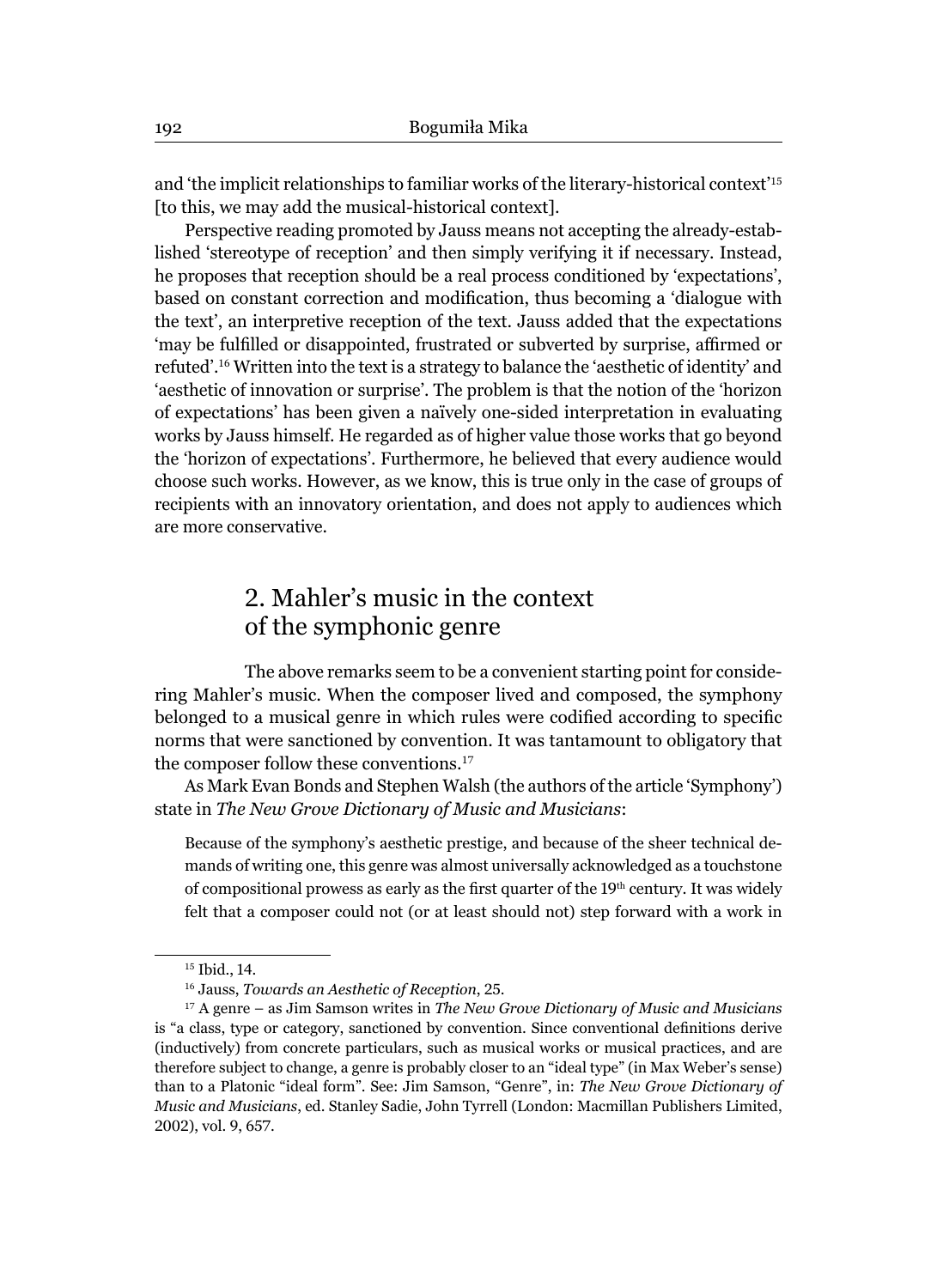this genre until he had shown sufficient mastery of smaller, less demanding forms of composition.<sup>18</sup>

But, simultaneously:

The symphony was seen as a means of achieving fame but not fortune, for in spite of its prestige the genre as a whole remained economically unprofitable for composers and publishers alike. Symphonies were difficult to compose, demanding to perform and expensive to publish. Printed scores, moreover, had little appeal beyond a relatively small market of affluent connoisseurs.<sup>19</sup>

The symphony and its predecessor, the sonata, also had different aims:

Until the second quarter of the  $19<sup>th</sup>$  century the sonata was essentially a domestic genre, to be performed either for the pleasure of the performer alone or at most for a small circle of friends. The symphony, by contrast, had to fill increasingly larger spaces and appeal to a diverse audience, particularly from the late 18<sup>th</sup> century onwards.<sup>20</sup>

Symphonies should have resounded in big concert halls, and the orchestral idiom typical of the genre should have been achieved as a result of the multi-voiced collaboration of all instrumental parts and their distinctively different voices. The symphony should not be and is not the result merely of a 'simple orchestration' of the sonata form. Beginning with the second half of the  $19<sup>th</sup>$  century, 'the number of performance venues for symphonies began to increase exponentially'21 but the number of written symphonies diminished. The dynamic of the dissemination of symphonies also declined. The canonic repertoire, concentrating on the late symphonies of Haydn and Mozart, resulted in an increase in the number and definition of civic orchestras. New series of concerts were organized in various German cities.

The assessment of the canonic repertoire had also another impact on listeners' preferences: new works were accepted with greater difficulty. This phenomenon accounts for the critical reception of Mahler's music. His attempts from 1898 to 1901, as conductor and artistic director of the Vienna Philharmonic, to introduce new compositions, including his own symphonies, into the repertoire, met with strong resistance both from the orchestra and from its audience. They were accustomed to the traditional repertoire of the 'Three Masters' of classical music: Haydn, Mozart and Beethoven.22 Canadian musicologist Zoltan Roman directs attention to the fact that 'symphonic music after Beethoven had been increasingly characterized by a contest between the architectonic type and the dynamic forces inherent in

<sup>18</sup> Mark Evan Bons, Stephen Walsh, "Symphony", in: *The New Grove Dictionary of Music and Musicians*, 18: (London: Macmillan Publishers Limited, 2002), vol. 24, 834.

 $19$  Ibid.

<sup>20</sup> Ibid.

 $21$  Ibid.

<sup>22</sup> Kirk Ditzler, "Tradition ist "Schlamperei": Gustav Mahler and the Vienna Court", *International Review of the Aesthetics and Sociology of Music*, 29 (1998/1), 21.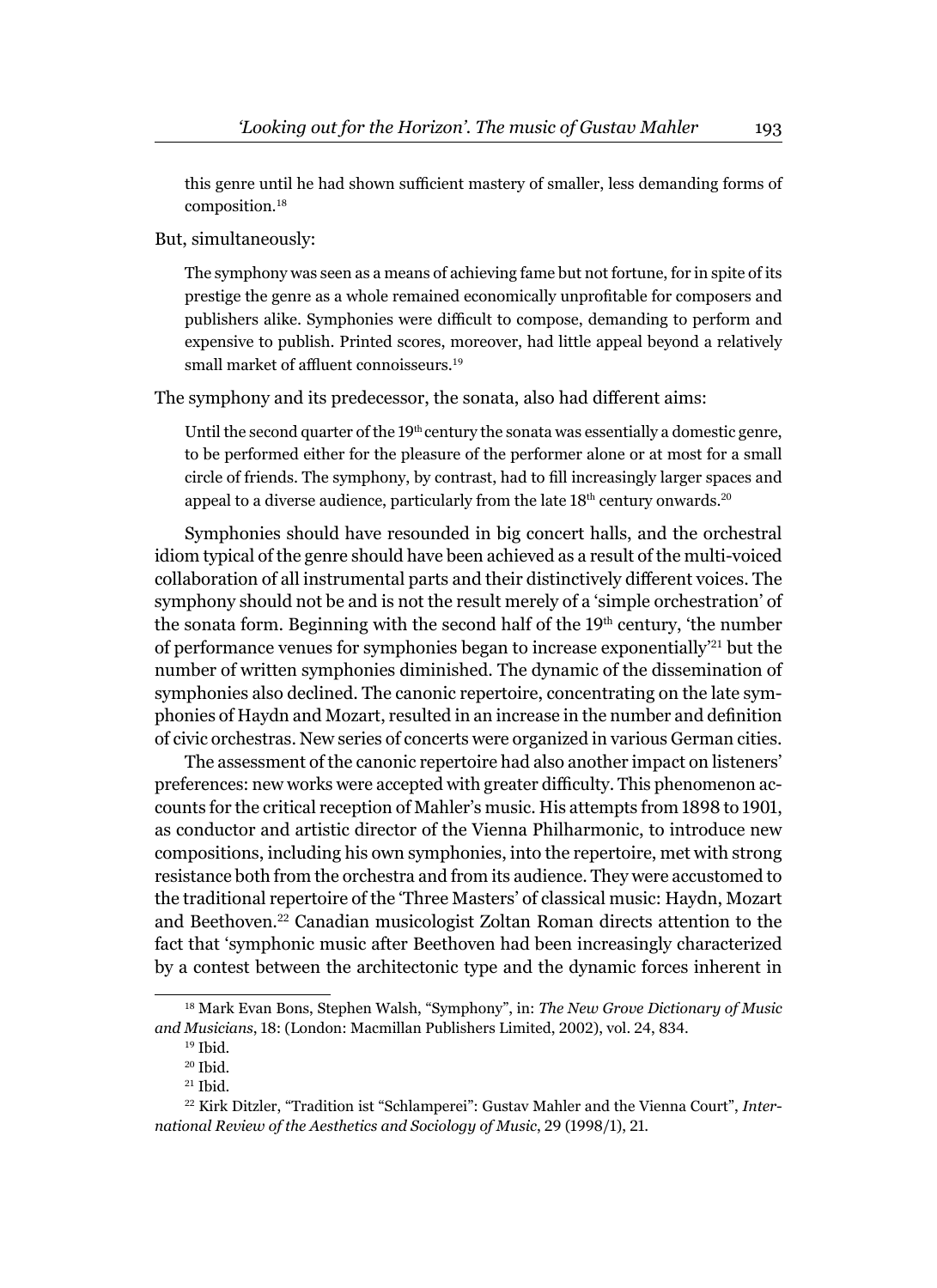the material. The growing ascendancy of variational relationship caused the 'type' to become less important than the 'form' generated by the thematic material'23.

Mahler was conscious of an ongoing evolution of the idea of symphony, as illustrated by the words of composer Max Marschalk in the spring of 1896:

Now we are [...] at the great crossroads which forever separate [...] the mutually exclusive paths of symphonic and dramatic music. – Just compare a Beethoven symphony with Wagner's tone structures, and you will perceive the essential differences. - [...] Wagner made the *expressive means* of symphonic music his own, just as now the symphonist [...] will gain ground again in his resources.<sup>24</sup>

In the context of the development of the genre of symphony Mahler is often quoted as saying 'symphony must be like the world'. This might be an echo of the long-held tradition which understood the symphony as 'the most cosmic' of all instrumental genres. It is also the logical achievement of the desires of many composers to overcome the borders of the symphonic genre. Mahler was fully aware of his own exceptional contribution to the genre of symphony, and the very famous quotation above comes from a remark Mahler made to his friend, viola-player Natalia Bauer-Lechner in 1895, while writing the Third Symphony. The full sense of this utterance is revealed in the context of these sentences:

That I call it a symphony is, in the literal sense, unfounded, for it does not keep to the inherited form in any respect. But symphony means to me simply to erect a universe with all resources of the available technique. The ever-new and changing content itself determines its own form.<sup>25</sup>

Paradoxically enough, the public did not welcome Mahler's propositions. Let us consider why.

# 3. Reinterpreting or removing the borders of the genre?

Four of Mahler's ten symphonies were written according to the conventional style of a four-movement symphony: the First, the Fourth, the Sixth and the Ninth. But each, in some way, disturbed the genre's conventions. Three (four, when we

<sup>23</sup> Zoltan Roman, "Song and Symphony (I). Lieder und Gesänge", vol.1: "Lieder eines fahrenden Gesellen and the First Symphony: Compositional Patterns for the Future", in: *The Cambridge Companion to Mahler*, ed. Jeremy Barham (Cambridge: Cambridge University Press, 2010), 82–83.

<sup>24</sup> *Gustav Mahler Briefe*, ed. Herta Blaukopf (Vienna: Paul Zsolnay Verlag, <sup>2</sup> 1996), 172, after: Roman, "Song and Symphony", 83.

<sup>25</sup> *Recollections of Gustav Mahler by Natalie Bauer-Lechner,* ed. Peter Franklin, trans. Dika Newlin (London: Faber Music, 1980), 35, after Roman, "Song and Symphony" , 83.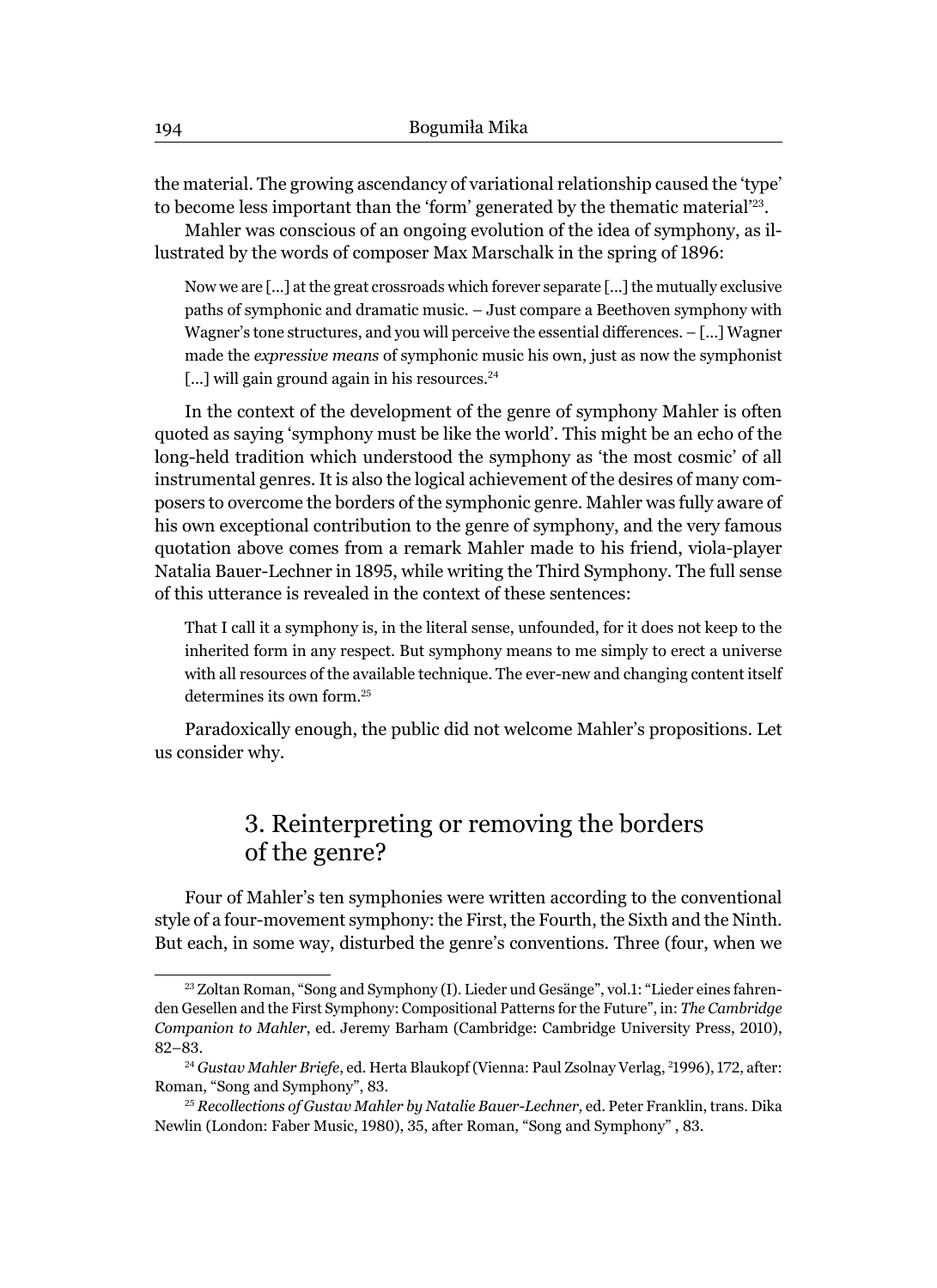count the unfinished Symphony No. 10) contain five-movements: Symphonies No. 2*,* No. 5 and No. 7. The Third Symphony is written in six parts, and the Eighth Symphony was composed as a mere two-movement work. Symphonies Nos. 2, 3, 4 and No. 8 are vocal symphonies, the first three drawing texts from the collection of folk songs *Des Knaben Wunderhorn* by Achim von Arnim and Clemens Brentano. Four symphonies – No. 1, No. 5, No. 6 and No. 7 – are instrumental works.

The First Symphony (1888), though in four movements, did not receive public or critical acceptance until many years after its 1889 premiere. Mahler scholar Zoltan Roman stressed that the many analyses of the first movement of this symphony proved only that it is an exceptionally problematic piece of music: 'Not only are the traditional boundaries of 'exposition', 'development' and 'recapitulation' blurred here, but also the architectonic conventions of academic sonata form are subjected to far-reaching reinterpretation and modification'.<sup>26</sup> Although in 1896 Mahler dubbed the symphony *Titan*, which should have explained its content and complexity, the public still failed to understand the composer's intent.27 Even in 1898, after the Dresden performance, one critic called the First 'the dullest [symphonic] work the new epoch has produced'.<sup>28</sup>

The Second Symphony (1894)*,* according to Mahler himself, grew 'directly out of the First',29 and that is the reason for 'emphasizing an evolutionary, rather than self-contained, narrative structure',<sup>30</sup> a structure 'for which traditional formal demarcations were of limited relevance'.31 Austrian musicologist Peter Revers reminds us that 'from his First Symphony onwards, Mahler developed a unique musical logic, based on evolving development and a parataxis of concise motivicthematic building blocks, that largely replaced the dialectical principle of sonata form'.32 Mahler himself told Natalie Bauer-Lechner that composing was like 'playing with bricks, continually making new buildings from the same old stones'.<sup>33</sup> Mahler drew rules for composing symphonies, in part, from the musical experiences of his childhood and juvenile years.

In the Second Symphony (1894) the listeners' attention is caught by the first movement, *Allegro maestoso*, which, while similar to classical sonata form, in fact

<sup>26</sup> Roman, "Song and Symphony",85.

<sup>27</sup> Ibid., 84.

<sup>28</sup> Henry-Louis de La Grange, *Gustav Mahler*, vol. 2: *Vienna: The Years of Challenge (1897– 1904)* (Oxford: Oxford University Press, 1995), 140.

<sup>29</sup> *Selected Letters of Gustav Mahler*, ed. Knud Martner, trans. Eithne Wilkins, Ernst Kaiser, Bill Hopkins (London: Farrar, Strauss & Giroux, 1979), 180, after: Peter Revers, "Song and Song-Symphony (I). Des Knaben Wunderhorn and the Second, Third and Fourth Symphonies: Music of Heaven and Earth", in: *The Cambridge Companion to Mahler*, 93.

<sup>30</sup> Ibid., 93.

<sup>31</sup> Ibid., 93.

<sup>32</sup> Ibid., 93.

<sup>33</sup> *Recollections of Gustav Mahler by Natalie Bauer-Lechner*, 131, after: Revers, "Song and Song-Symphony", 93.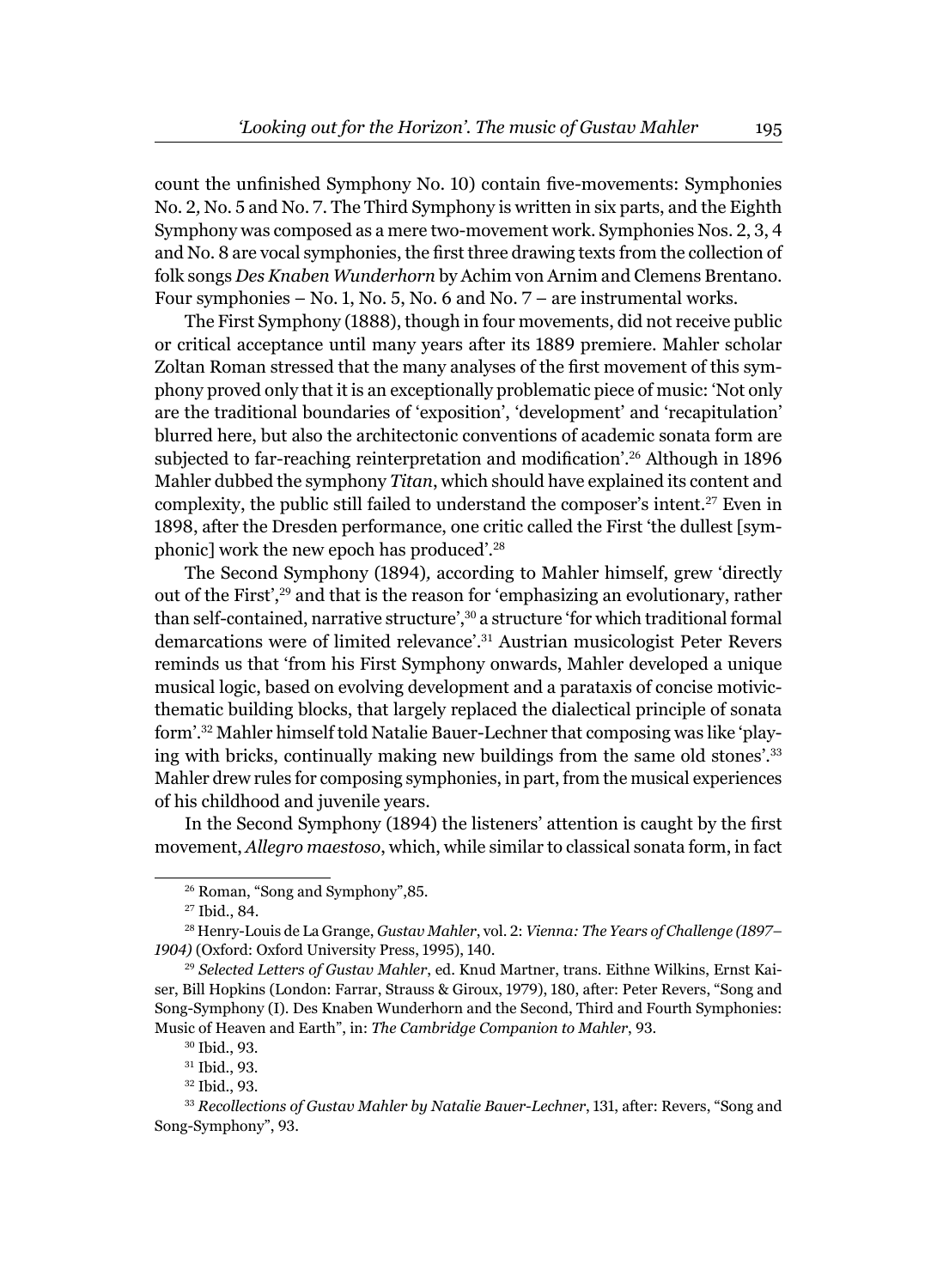is an example of changeable moods, a formal structure that is difficult to categorize. Even according to Mahler himself this movement was so abundant in meaning and in expressive weight that the composer demanded, marked in the score, a pause of five minutes before the beginning of the second movement. Even today, this score marking is rarely obeyed.

Symphony No. 3 (1896) was written in six movements, with titles explaining the programme content of the music. In this composition Mahler united two opposite poles of poetry and of expression, making use of both the 'Midnight song' from *Also sprach Zarathustra* ('O Mensch! Gib acht!' – fourth movement) by Friedrich Nietzsche and of the joyful *Es sungen drei Engel* from the collection *Des Knaben Wunderhorn* (fifth movement) by Arnim and Brentano. The third movement is frequently associated with the 'grotesque', the category deriving principally from 'the movement's crucial aporia between the inarticulate, instinctual realm of aporia animals (set in the familiar sound-world of a children's song) and the posthorn dream world. Both seem familiar but scarcely compatible. They contain characteristic images which allude to the real world (children's song, military signal, posthorn), but do not constitute a logical dramaturgical structure',<sup>34</sup> according to Revers.

The final movement of the Third Symphony – *Adagio* is also astonishing, full of noble beauty and impassioned feelings. In this movement, the entire composition finds its climax. The symphony was a success in Krefeld's performance in 1902, but its presentation in Vienna was critically scorned, one critic writing: 'Anyone who has committed such a deed deserves a couple of years in prison'.<sup>35</sup>

Mahler's Fourth Symphony was performed more often during composer's life than his other symphonies, probably because of its 'classical' character and the values connected with the 'classical' type: four movements; performance time (about an hour); scoring (for a fairly small orchestra, modest when compared with Mahler's other works); its cheerful and light character; tonality (G Major) engendering equable, classical charm. The symphony, however, is oriented toward its final movement, a child's vision of heaven created in the song from *Des Knaben Wunderhorn*. This final song for a solo soprano was written in 1892, and in a certain sense breaks down the entire musical narration: the symphony is an example of a 'broken' form structure. Mahler commented to Bauer-Lechner that 'he only wanted to write a symphonic Humoresque',36 but – according to Revers – 'The 'Humoresque' genre was important more as the starting point for a specific compositional procedure'.<sup>37</sup>

Mahler's ideas were influenced by the 'concept of humour' by Jean Paul and Schumann, for whom 'humour constituted an expressive category inextricable from

<sup>34</sup> Revers, "Song and Song-Symphony", 99–100.

<sup>35</sup> Henry-Louis de La Grange, *Gustav Mahler*, vol. 3: *Vienna: Triumph and Disillusion*  (*1904–1907*) (Oxford: Oxford University Press, 2000), 68–69.

<sup>36</sup> *Recollections of Gustav Mahler*, 131, after: Revers, "Song and Song-Symphony", 103.

<sup>37</sup> Ibid., 103.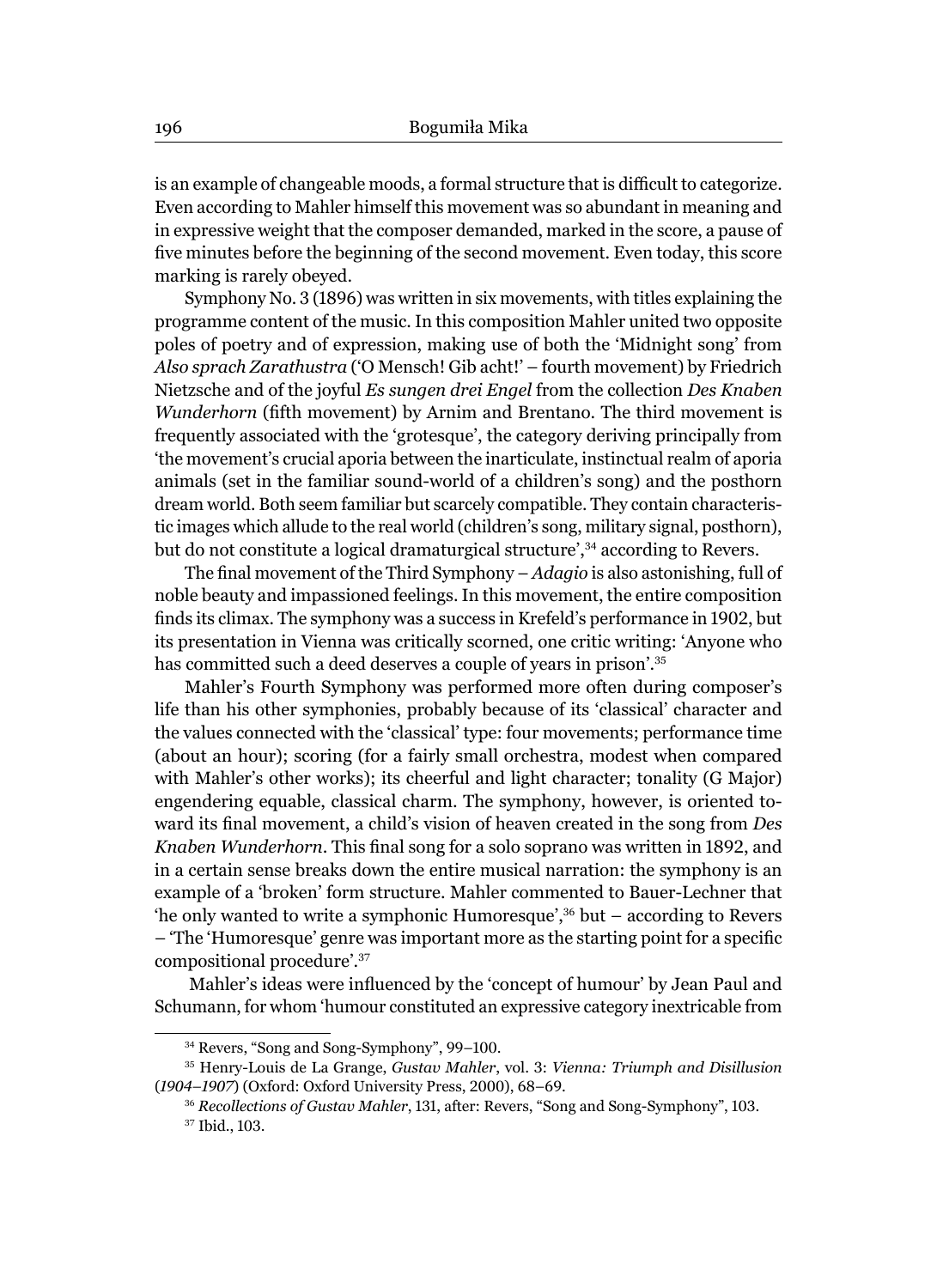the compositional process'.38 Within the musical humour's stylistic means are: quotations, reminiscences, allusions, stubborn repetitions of empty figures, rhythmic-metric disorder, structural ambiguities, deformation of phrases and periodic structures.39 Revers suggests that, in his Fourth, Mahler 'anticipates a chambermusic conception of symphonic texture (particularly in the second movement)',<sup>40</sup> recalls 'Mozartian instrumentation and combines heterogeneous elements to some extent announcing neo-classical tendencies'.41 The solo violinist, according to Mahler's instruction: 'has to have two instruments at their disposal, one of which is to be tuned a tone higher, the other at normal pitch'42 (*wie eine Fidel* = *like a fi ddle* indication). The use of *scordatura* tuning suggested a folk-inspired idiom, but also conveys 'symbolic meanings', especially 'as an evocation of the authentic street culture of the fiddle,<sup>43</sup> suggests Revers. Finally, the radical contrast between the third and the final movements of the Fourth Symphony, perceived as a contrast between two sound-worlds (serious art symphony contrasting with the world of a child and with heavenly life – *'Das himmlische Leben'*) is a conscious rupture with the *per aspera ad astra* aesthetic, typical for finale-orientated symphonies' constructions which usually form a unique culmination.<sup>44</sup>

Symphony No. 5 (1902), in spite of its five-movement structure, is regarded as the most conventional of Mahler's symphonies, especially when we take into account the composer's direction to treat the whole of the music as three parts: the first two movements as Part I, the long scherzo as Part II and the last two movements as Part III. The musical material of the four movements comes in the fifth movement. The final movement is scored as rondo – typical in symphonic form of the classical era. But even this symphony does not lack specific features: the opening movement is written as a funeral march and the fourth movement includes the famous *Adagietto* for strings and harp. And this light-hearted *Adagietto* to some extent disrupts the vivid but rather dark narration of the symphony. According to Stephen E. Hefling, this symphony reinterprets the archetypal Beethovenian finale-orientated model of symphony, and even the initial ascent from C sharp minor to scherzo in D major is 'unquestionably a structural and symbolic progression towards brightness'.<sup>45</sup>

<sup>38</sup> Ibid., 103.

<sup>39</sup> Bernhard R. Appel, "Humoreske", in: *Die Musik in Geschichte und Gegenwart*, Sachteil, ed. Ludwig Finscher, vol. 4 (Kassel: Bärenreiter Verlag 1996), 455, after: Revers, "Song and Song-Symphony", 103.

<sup>40</sup> Ibid., 103.

<sup>41</sup> Ibid., 103.

<sup>42</sup> Ibid., 105.

<sup>43</sup> Ibid., 105–106.

<sup>44</sup> Ibid., 107.

<sup>&</sup>lt;sup>45</sup> Stephen E. Hefling, "Song and Symphony (II). From Wunderhorn to Rückert and the Middle-period Symphonies: Vocal and Instrumental Works for a New Century", in: *The Cambridge Companion to Mahler*, 116.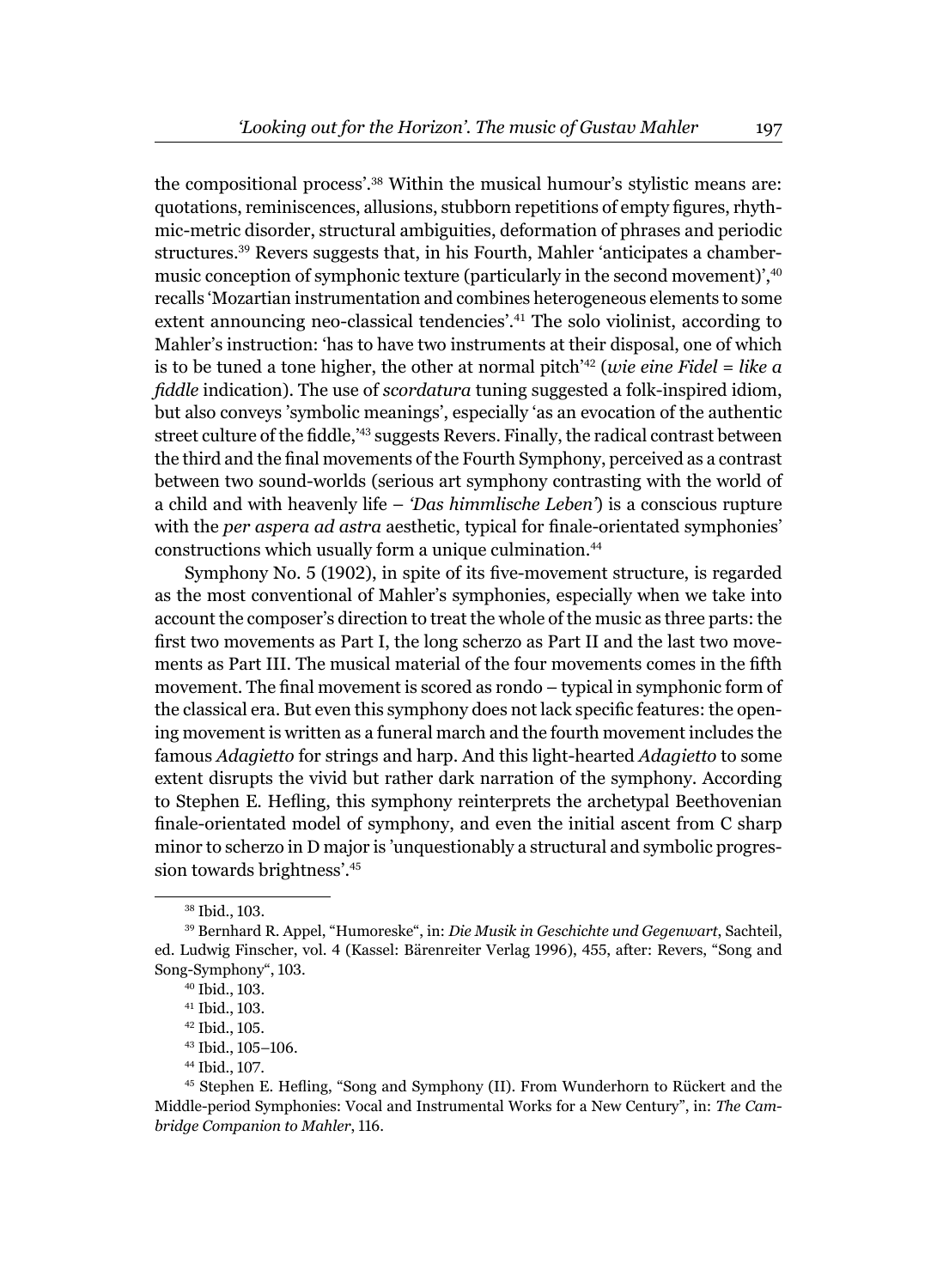The Symphony No. 6 "Tragic" (1904) can also be classified as a conventional representation of the symphonic genre. It was written as a conscious reference to tradition because its first three movements are relatively traditional in structure and in character (sonata allegro form, andante moderato, scherzo with trios). The order of the middle movements is still under discussion by musicologists; they wonder whether the *Andante* should follow *Scherzo* or precede it. Stephen E. Hefling writes:

The Sixth's movement order – *Scherzo* before *Andante* or vice versa – is a complex issue. [...] Mahler's autograph score reveals he originally intended the scherzo to precede the slow movement. But immediately following the public dress rehearsal (Essen, 27 May 1906), terrified by what he had unleashed, Mahler suffered a severe panic attack. He then reversed the inner movements for the première, thereby mitigating the stark contrast between the *Andante* and *Finale*. And he deleted the *Finale's* third symbolic hammer blow.<sup>46</sup>

The last movement of this symphony is also often discussed as having more than one meaning because of its extended sonata form with drastic changes of mood and tempo.

Though Mahler was convinced that the presentation of the Sixth should have resulted in success, its reception was dominated by sarcastic commentaries about the composer's use of unconventional percussion effects and about the large number of brass instruments (8 horns in F, 6 trumpets in B-flat, C, and F, 4 trombones, tuba). Heinrich Reinhardt – one of Vienna's critics – dismissed the symphony as: 'Brass, lots of brass, incredibly much brass! Even more brass, nothing but brass!'<sup>47</sup>

The Seventh Symphony (1905) – writes American musicologist Stephen Hefling, 'defies all expectations; therein lies the measure of its success'.<sup>48</sup> Hefling adds that the Seventh no longer is 'the Cinderella among Mahler's symphonies',49 it remains 'his most perplexing work'.<sup>50</sup> It is abundant in disjunctions and paradoxes, starting 'from the grouping of movements to the details of each. The seeming lack of overall relation or progression among the five movements (Langsam. Allegro *risoluto ma non troppo* – *Nachtmusik I* – *Scherzo* – *Nachtmusik II* – *Rondo-Finale*), and its uproariously 'cheerful' conclusion are a world apart from the Sixth's tight construction and black conclusion'51.

The Eighth Symphony (1906), the *Symphony of a Thousand*, written in two movements, was the one unalloyed performance triumph within Mahler's lifetime. 'The Munich première on 12 September [1910] which had been fought for against countless organizational problems turned out to be a supreme triumph for Mahler

<sup>46</sup> Ibid., 120.

<sup>47</sup> La Grange, *Gustav Mahler*, vol. 3, 536.

<sup>&</sup>lt;sup>48</sup> Hefling, "Song and Symphony", 124.

<sup>49</sup> Deryck Cooke, *Gustav Mahler. An Introduction to His Music* (London: Cambridge University Press, 1980), 88.

<sup>&</sup>lt;sup>50</sup> Hefling, "Song and Symphony", 124.

<sup>51</sup> Ibid., 124.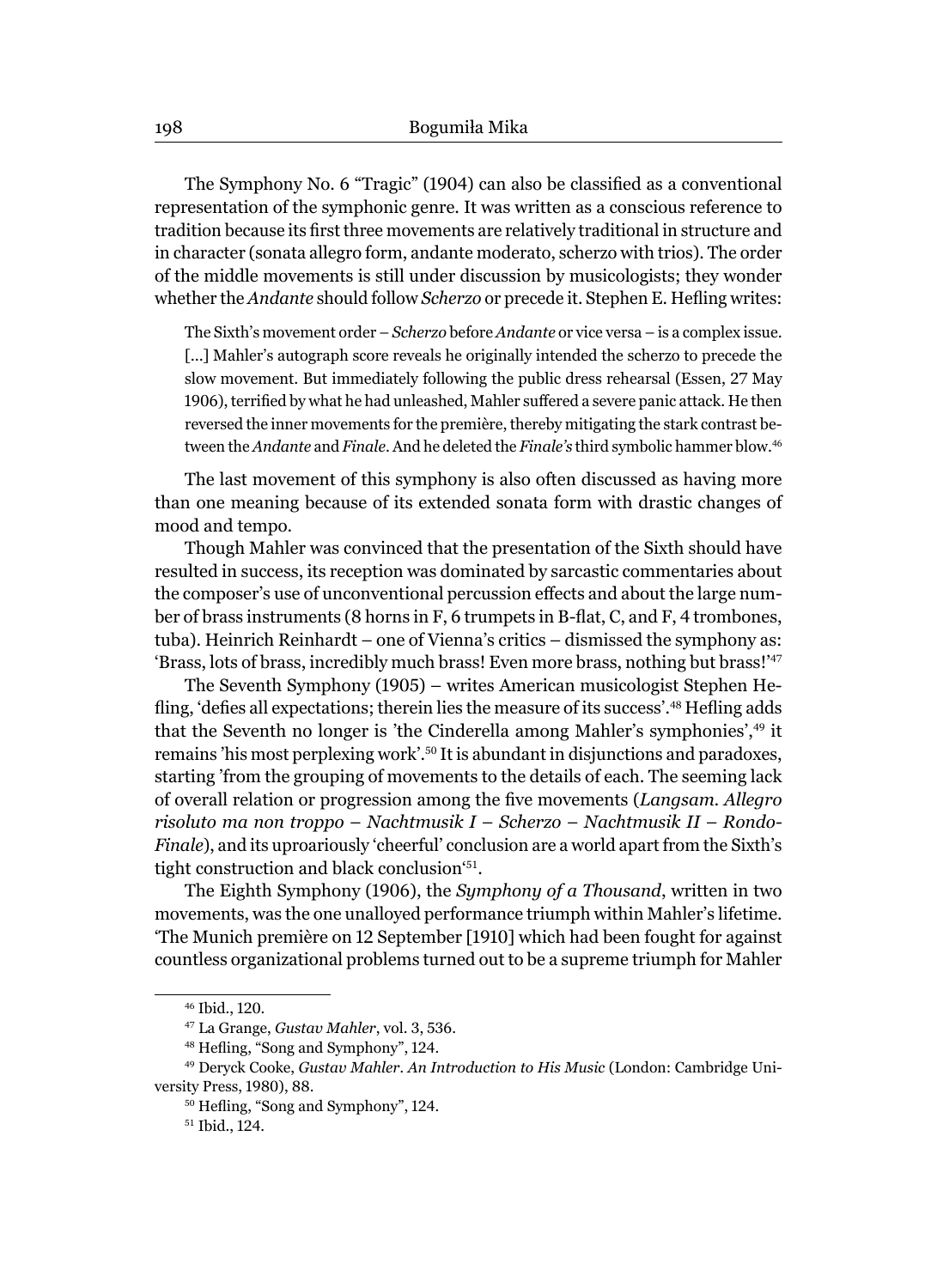as conductor and as composer'.52 This one among the large-scale choral works in the classical concert repertoire completely fulfilled the listeners' and critics' expectations. Its unequivocal expressive message united in one symphony two completely opposite texts: Latin text of a 9<sup>th</sup>-century Christian hymn for Pentecost, *Veni creator spiritus* ('Come, Creator Spirit'), and fragments of the closing scene of *Faust* by Goethe. In a single piece of music Mahler confronted the Christian vision of the world with the concept of existence inspired by pantheism. The texts were written in different languages, and came from different historical epochs more than a thousand years apart. They influenced the structure of the composition, replacing the traditional four-movement symphony with two strongly contrasting parts. *The Eighth* is the only example of Mahler's music in which 'well-known signs from every-day life', such as birdsongs, military marches and Austrian folksongs, are almost completely absent.

In 1906, while composing the Eighth Symphony, Mahler wrote: 'Just imagine the universe beginning to ring and resound. There are no longer human voices, but planets and suns circling above'.53 Beginning in October 1909, Mahler called the Eighth Symphony 'his most important work'.54 In the summer of 1910 he spoke of it as his 'greatest achievement'.<sup>55</sup>

The Ninth Symphony (1910), the last he completed, was written in a traditional four-movement formal structure. Its unusual feature is that the first and last movements are slow rather than fast (*Andante comodo* and *Adagio*), and the second and third movements are written in fast tempo. One of the middle movements is a scherzo in *Ländler* character; the other is a *Rondo-Burleske.*

The Tenth Symphony (begun in July 1910) was planned as a five-movement piece (with initial *Adagio* and two scherzos). 'Only the first and second movements, and thirty bars of the third movement exist in orchestral draft. In total, including preliminary short score and sketch pages, 174 pages are known to exist, of which all but two have been published'.56 As Jörg Rothkamm writes, 'the Ninth, together with *Das Lied von der Erde* and the sketches for the Tenth, could be seen as a 'farewell' trilogy, particularly since all three works mark a clear break with the preceding Eighth Symphony and embody Mahler's late style'.<sup>57</sup>

<sup>52</sup> Christian Wildhagen, "The "Greatest" and the "Most Personal": the Eighth Symphony and Das Lied von der Erde"*,* in: *The Cambridge Companion to Mahler*, 130; Christian Wildhagen, *Die Achte Symphonie von Gustav Mahler. Konzeption einer universalen Symphonik* (Frankfurt am Main: Peter Lang, 2000), 108–148.

<sup>53</sup> *Selected Letters of Gustav Mahler*, 294, after: Wildhagen, *Die Achte Symphonie*, 128.

 $54$  Mahler said that in October 1909, two months after finishing his Ninth Symphony – see: *Ein Glück ohne Ruh! Die Briefe Gustav Mahlers an Alma*, ed. Henry-Louis de La Grange, Günther Weiss (Berlin: Siedler Verlag, 1995), 348. After: Wildhagen, *Die Achte Symphonie*, 128.

<sup>55</sup> Mahler said these words in the Summer 1910. See: *Ein Glück ohne Ruh!*, 424, after: Wildhagen, *Die Achte Symphonie*, 128.

<sup>56</sup> Jörg Rothkamm, "The Last Works", in: *The Cambridge Companion to Mahler*, 150. 57 Ibid., 143.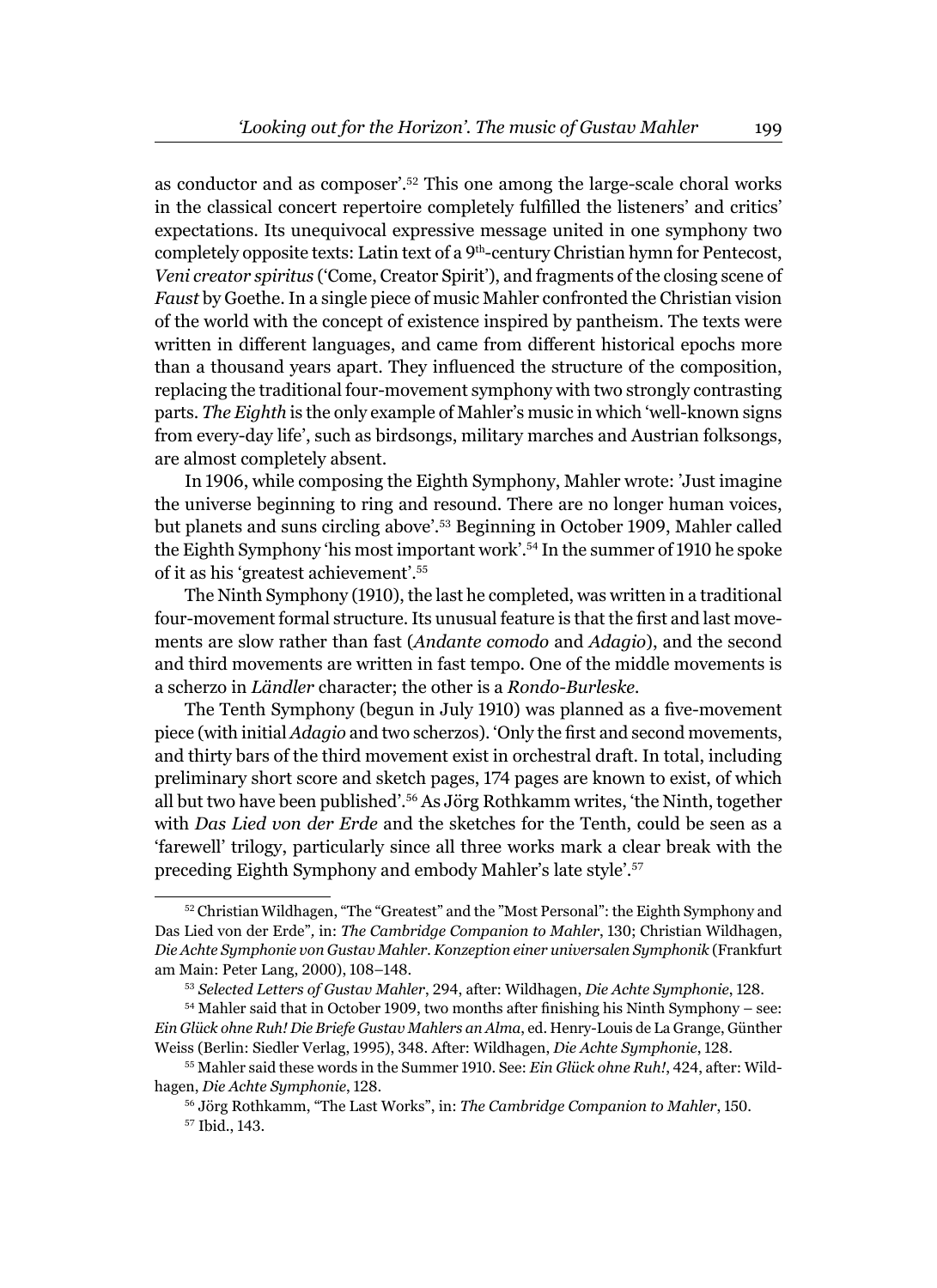Mahler's innovatory treatment of the symphonic genre was not limited by historical prescriptions, as has been briefly outlined in this paper. Let us now list some general features typical of Mahler's symphonies. One may easily note the flow of one movement in slow tempo moving away from the main symphonic discourse (the famous Mahlerian *Adagios*). The slow movements often function as:

a) the opening to the entire symphony (as introductions to the first movements): Symphony Nos. 1, 2 and No. 7;

b) a distinct first movement of a symphony: Symphony No. 5 (funeral march) and Symphony No. 9 (*Andante comodo*);

c) distinctive final movements, planned on a large scale: Symphony No. 3 (*Adagio*) and No. 9 (*Adagio*) and also *Das Lied von der Erde* (1907–1908).

The change of mood and tempi within the particular movements of some symphonies is astonishing. Mahler uses, and at the same time overcomes, the components of the 'traditional' symphony.

Famous Mahler scholar Vera Micznik proposes the next interpretation procedure which we will explore. When analyzing the second movement of the Ninth Symphony, and after asking some questions about the roots of the three genres used therein: *Ländler*, waltz and minuet, Micznik suggests that Mahler treated the genres' designations fluidly. Micznik writes: 'The multiple modifications of the tempo/genre associations of the same thematic materials throughout the stages of composition seem to suggest that Mahler had a very flexible conception of genre, or, at least, that his musical ideas did not always coincide with one stable generic label'.<sup>58</sup>

What is even more meaningful, Mahler always seemed to use 'genre designations as a means of indicating tempo, and not the generic affiliations of the materials (e.g., *Im Tempo eines gemächlichen Ländlers*, *Im Tempo eines deutschen Walzers*, etc.)'.59 Micznik adds, 'That is, he does not consistently attach thematic materials to a particular generic affiliation: in his revisions, he may change the tempo/genre associations of various sections, but without modifying the actual musical content'.<sup>60</sup> For the composer, it was not the genre but the procedures which were made possible by using the genre that were important. Mahler seemed to prefer generating ambiguity about the genre to stabilizing the formal structure by employing the conventional rules.

Furthermore, Micznik is persuasive when she argues that Mahler reveals clearly his attitude to the notion of genre in his Ninth Symphony. She writes, 'In none of the previous symphonies has he used four different genre allusions within the same movement, both bluntly juxtaposed and fused, and in few earlier symphonies has he been so naturalistic in his insistence on the rough, coarse, distorted qualities

<sup>58</sup> Vera Micznik, "Mahler and "The Power of Genre", *The Journal of Musicology* 12 (1994/2), 129.

<sup>59</sup> Ibid., 126.

<sup>60</sup> Ibid., 126.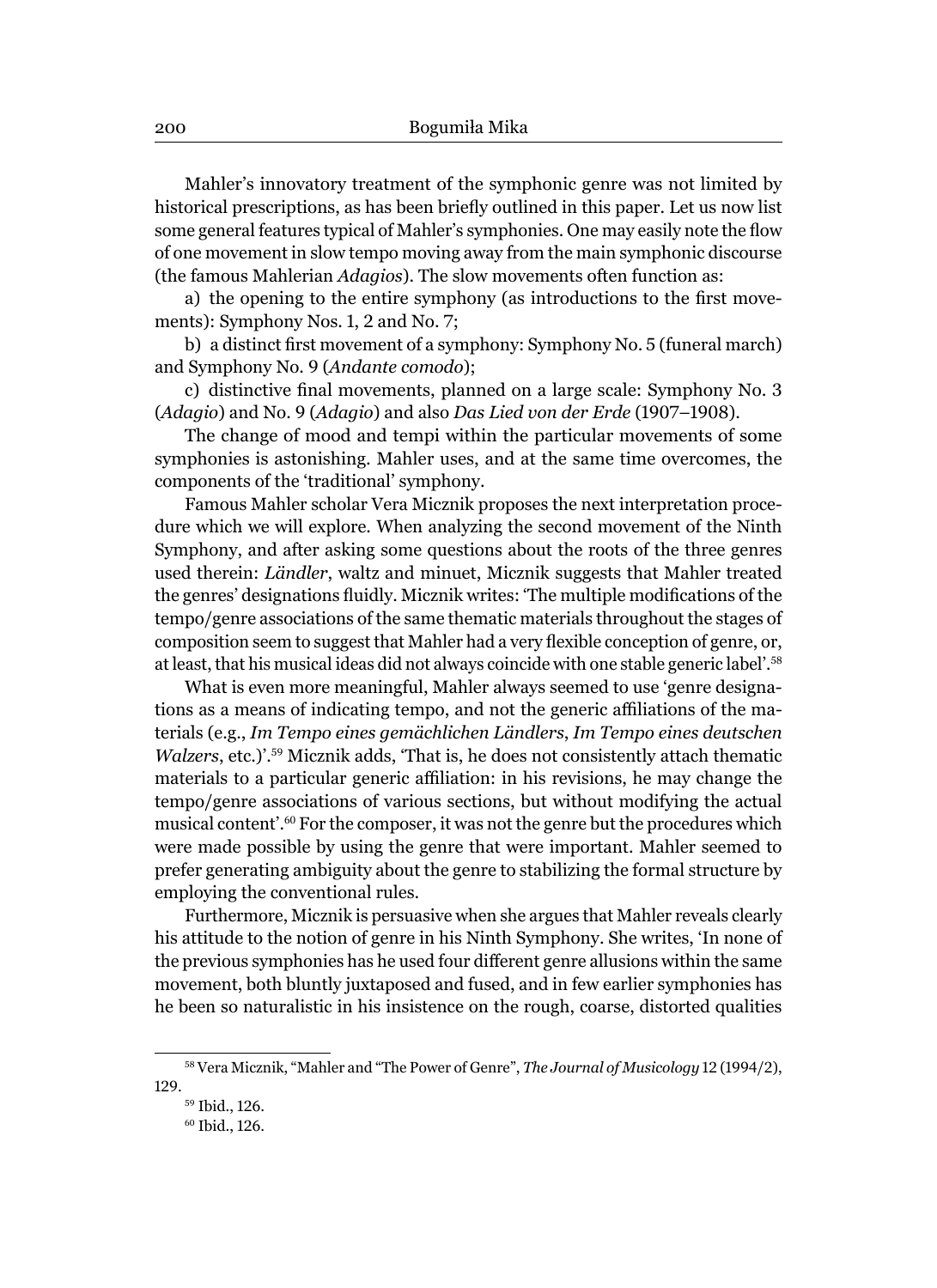of his allusions'.61 In his earlier symphonies Mahler tended to use one or at most two generic implications within one movement, so his musical attitude was more 'correct' and closer to the tradition of genres.

Another procedure which overturns the generic conventions is his scoring of symphonies for huge orchestras, often exceeding the size of the post-romantic orchestras and introducing atypical instruments into their framework, in order to achieve new, original sounds.

Finally, in his symphonic music Mahler tries to juxtapose the two idioms representing 'low' art and 'high' art. He introduces within the context of professional 'high music' idioms representative of widely varying and traditionally separate social groups: peasant, urban, burgeois salon, the academe. What is more, Mahler exaggerated the connotations inherent in 'street music' through specific orchestration of the themes (for example by using trombones, bass clarinet, bass tuba or double bass). In consequence, some fragments of his symphonic music are of a grotesque character. This mixture of idioms within the context of the 'high art' style represented by symphonies can be seen as an example of Mahler's exploration of the genre 'in diametrically opposed ways'.62 Micznik adds: 'It is precisely the constant negation and affirmation of genre associations, manifested as the coexistence of discontinuous juxtapositions with continuous discourse, that give this movement its novelty'.<sup>63</sup>

#### 4. Final remarks

Mahler scholars traditionally discuss his tendency to refer to codified genres, such as marches, *Ländlers* and waltzes. They interpret these procedures as autobiographical features of his music, treating Mahler's incorporation of music from his childhood as an existential episode. This identification by 'schemas' seems insufficient, providing only superficial interpretation. It becomes more markedly true when we take into account that the newest musicological tendencies give the key role to the 'genre' perceived as a generator of the meaning in musical pieces. In theoretical treatises scholars pay attention to the fact that the concept of 'genre' assumes general 'common knowledge' shared by the composer and his public. Such 'common knowledge' includes not only the clearly musical recognition of the characteristics of a genre, but also assumes knowledge of the wider spectrum of attributes encoded in musical representation, which are not musical in their origin (i.e. function, occasion, social class).

<sup>61</sup> Ibid., 148.

<sup>62</sup> Ibid., 149,

<sup>63</sup> Ibid., 146.